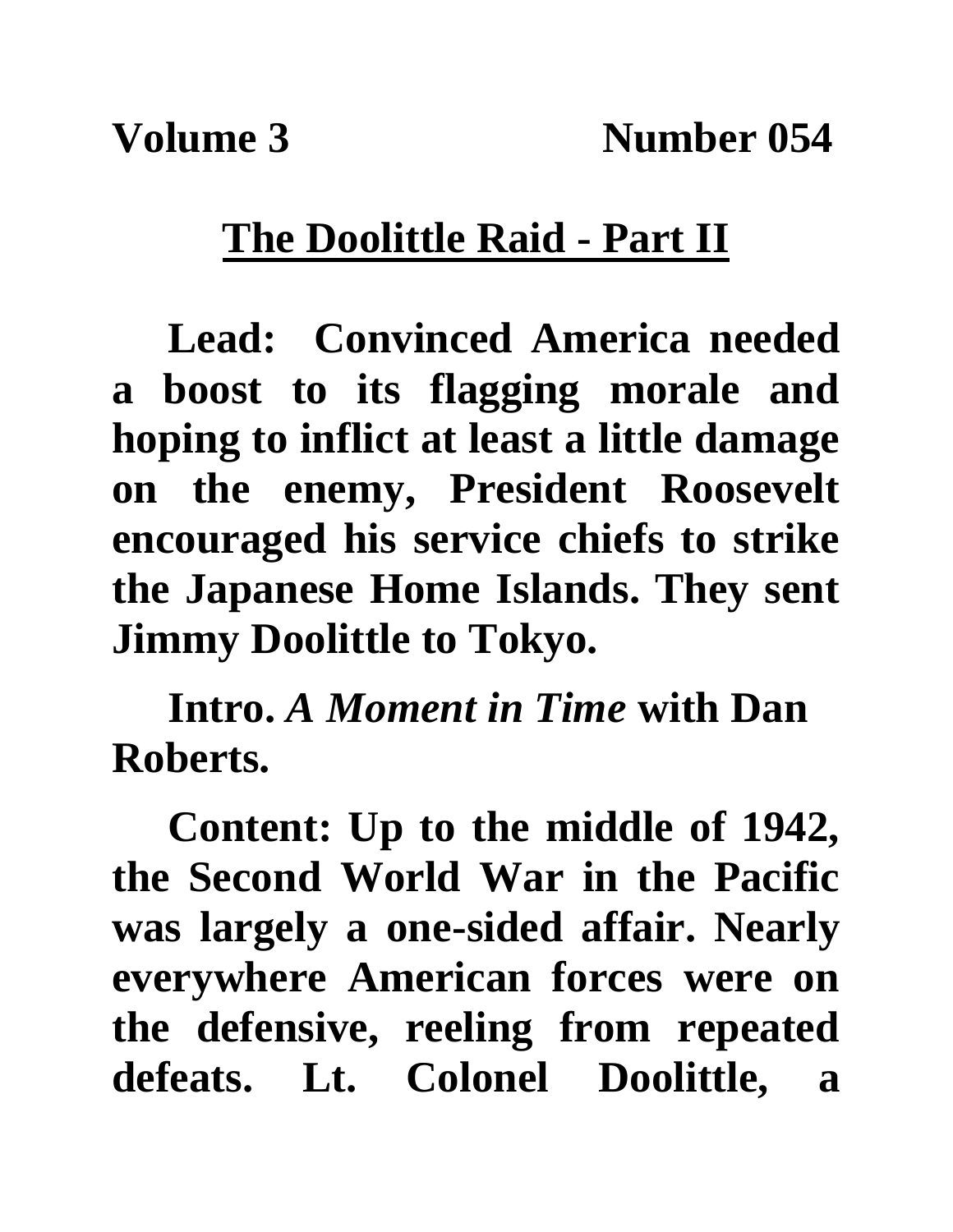**legendary test pilot and air ace, assembled a volunteer force and they began to practice to fly B-25 Mitchell Medium Bombers off the deck of the USS** *Hornet.* **The plan was to rendezvous with Admiral William Halsey's carrier taskforce in mid-Pacific and close to within 500 miles of Japan where they would launch the two engined bombers heavily loaded with fuel for the 2000 mile trip.**

**All went as planned until at 600 miles out the task force began to encounter Japanese picket boats and one of them got off a message before it was destroyed. The element of surprise was gone, but Halsey and Doolittle decided to go with the plan anyway. At 8:20 on the morning of April 18, 1942**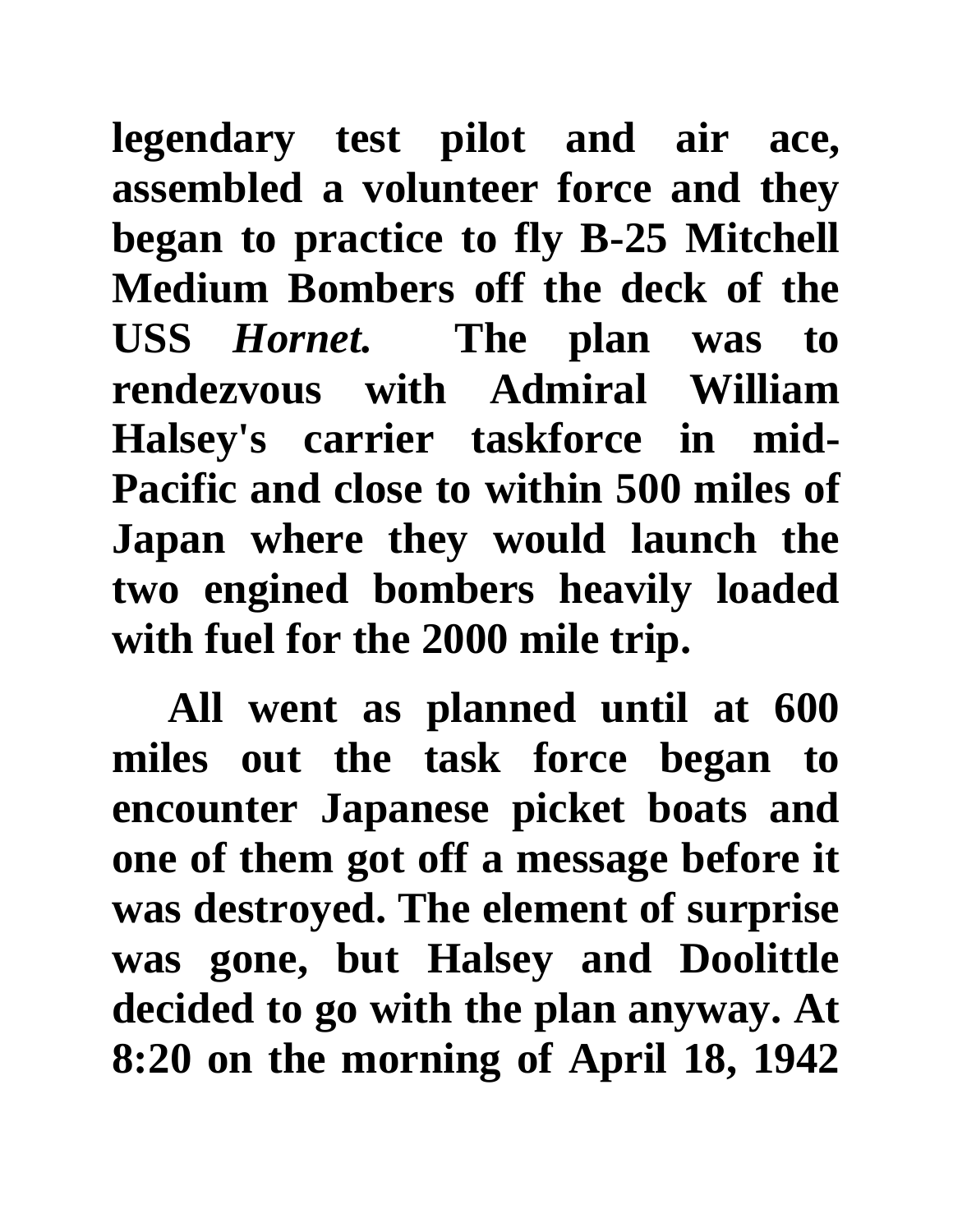**16 B-25 bombers lumbered down the breathlessly short deck of the** *Hornet*  **and clawed their way into the air at the start of 625 mile trip to Japan.**

**Despite the warning, the force achieved surprise because the Japanese miscalculated their arrival time. All planes dropped their bombs and headed out over the Sea of Japan for bases in Nationalist China. Several of the raiders were killed when their planes crashed, some were captured and executed, most returned to active duty and combat.** 

**The Doolittle Raid accomplished very little actual damage. The B-25s only could carry four 500 pound bombs. The real effect was psychological. Americans were**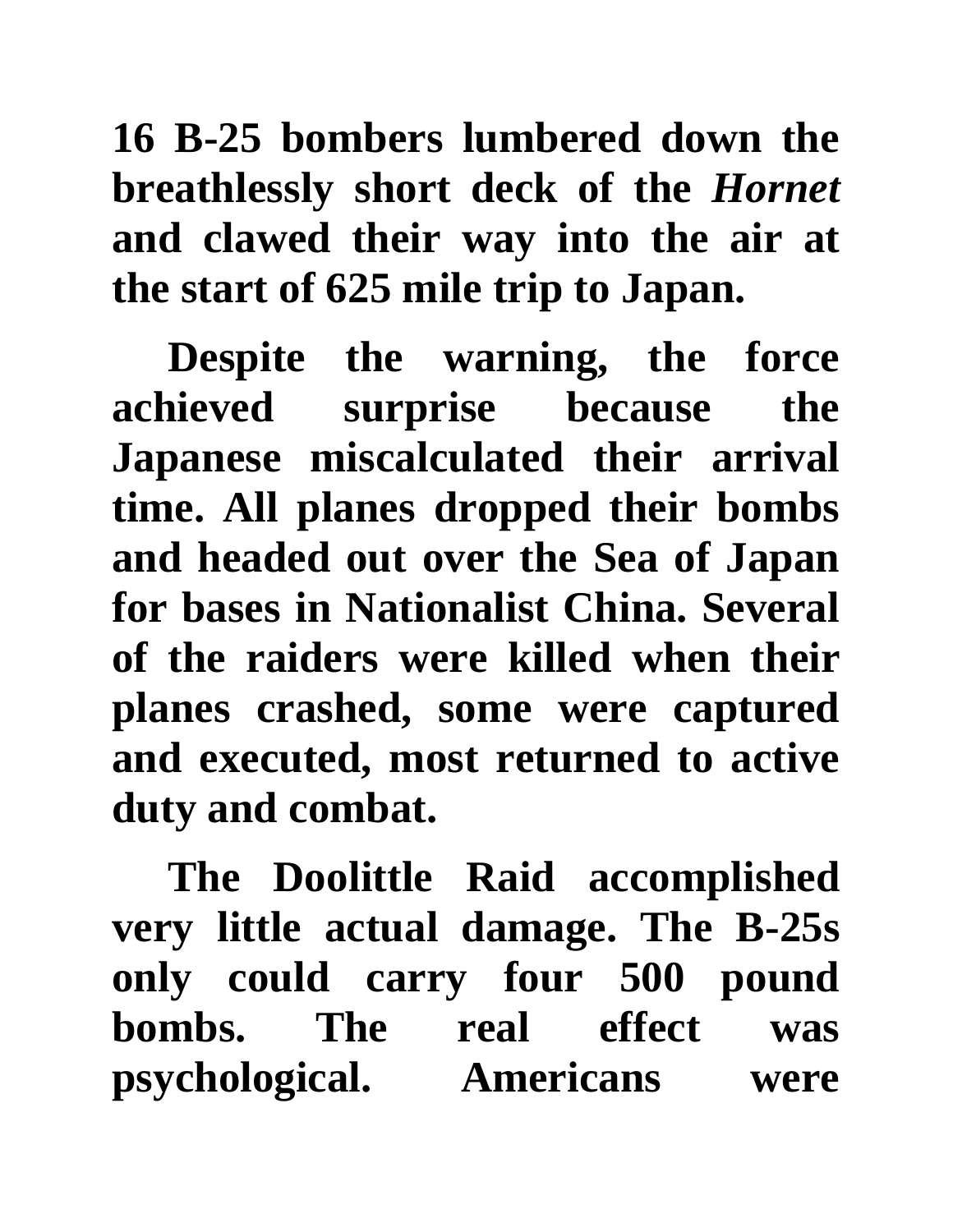**ecstatic. At last someone had done something. The Japanese had thought their home islands could be protected from damage. The Doolittle-Halsey Raid confirmed them in their plans to try and take out the carriers they missed at Pearl Harbor. Later that year, this effort ended in disastrous defeat at Midway.**

## **At the University of Richmond, this is Dan Roberts.**

**Copyright by Dan Roberts Enterprises, Inc.**

## **Resources**

**Dolittle, James H.** *I Could Never Be so Lucky Again: An Autobiography.* **New York, NY: Bantam Books, 1991.**

**Potter, E.B.** *Bull Halsey.* **Annapolis, MD: Naval Institute Press, 1985.**